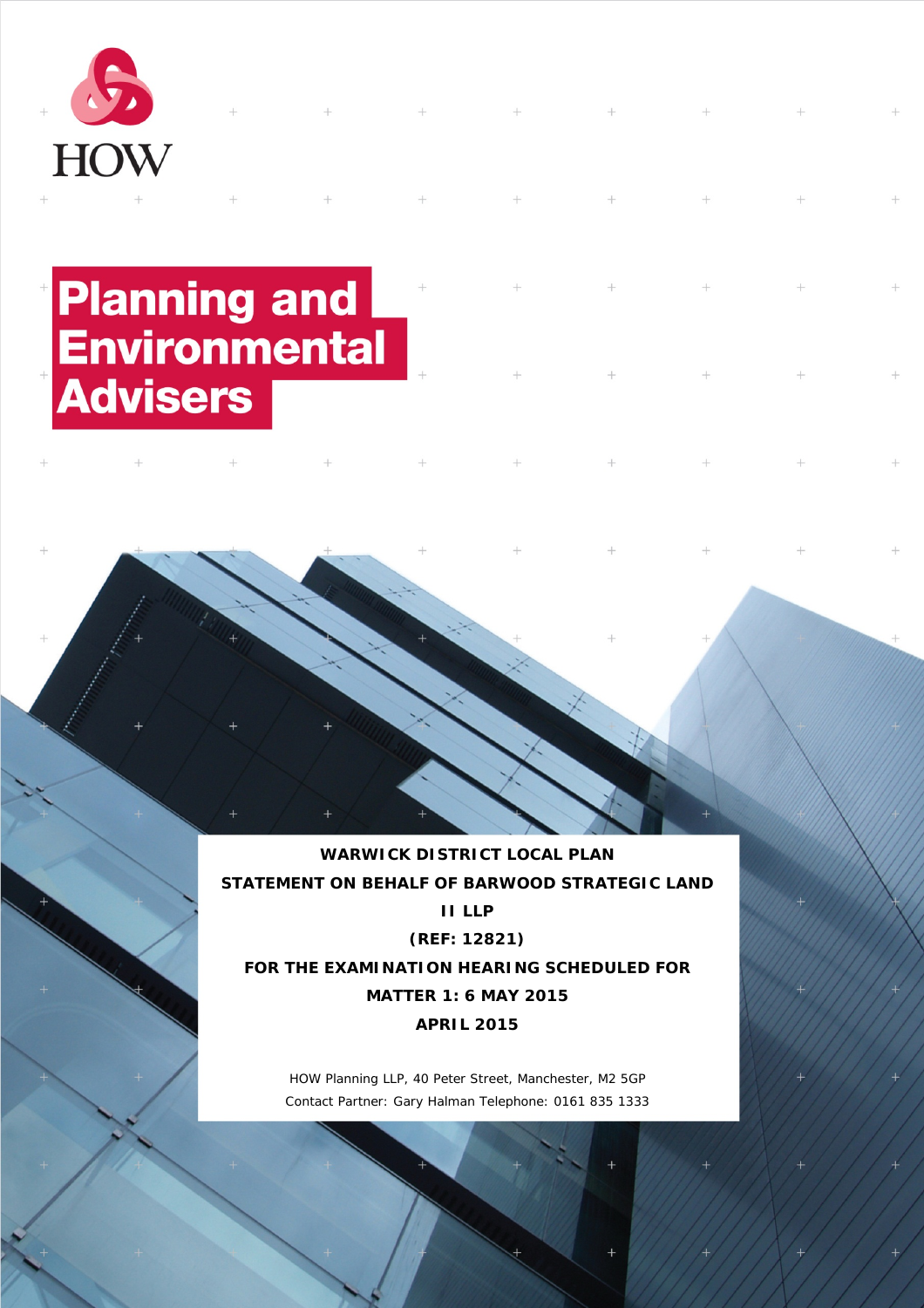### **MATTER 1: THE DUTY TO CO-OPERATE**

# **WARWICK DISTRICT LOCAL PLAN STATEMENT ON BEHALF OF BARWOOD STRATEGIC LAND II LLP (REF: 12821) FOR THE EXAMINATION HEARING SCHEDULED FOR MATTER 1: 6 MAY 2015 APRIL 2015**

HOW Planning LLP, 40 Peter Street, Manchester, M2 5GP Contact Partner: Gary Halman Telephone: 0161 835 1333

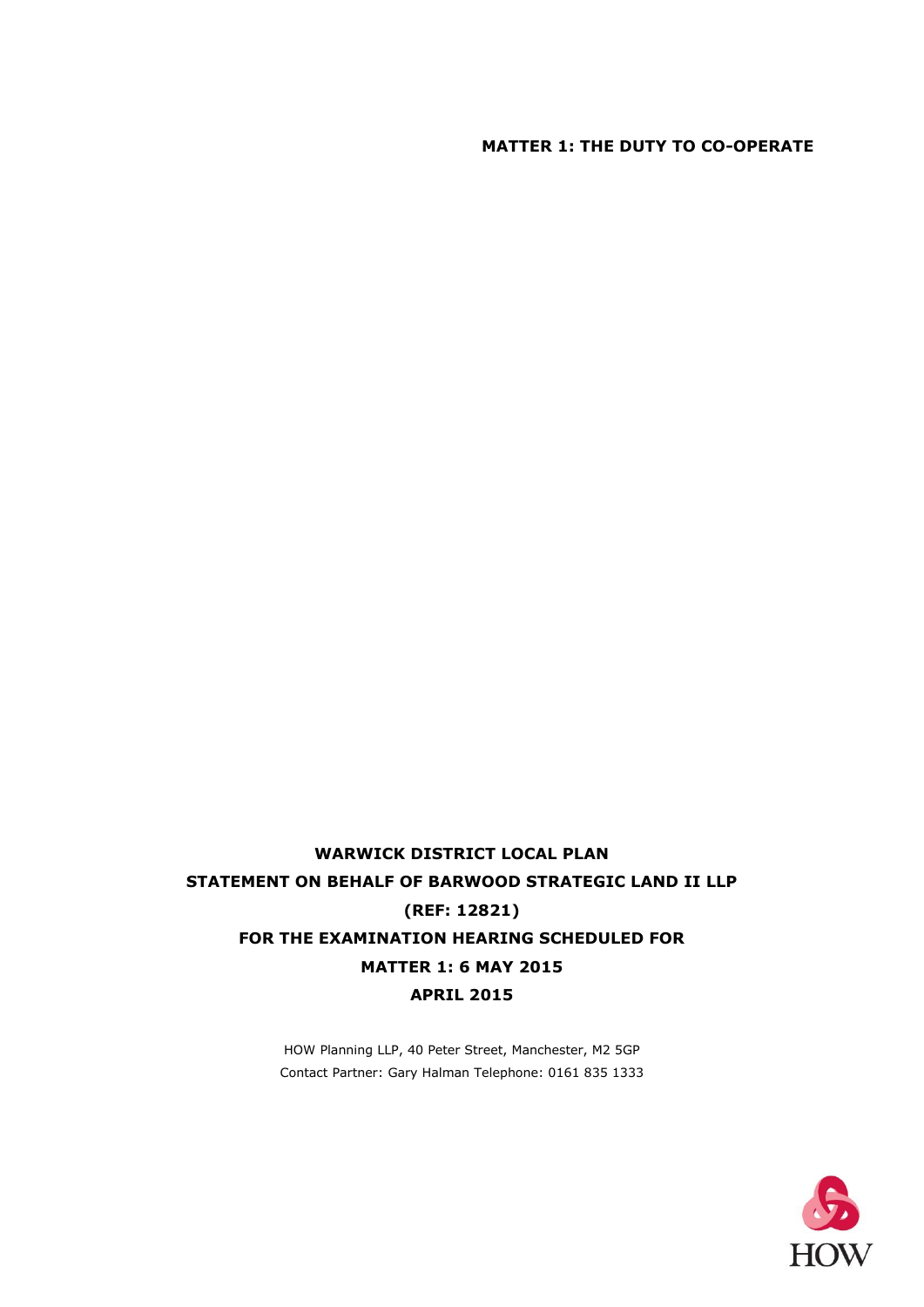### **CONTENTS**

|    |                          | Page |
|----|--------------------------|------|
|    | <b>EXECUTIVE SUMMARY</b> |      |
| 1. | INTRODUCTION             | 2    |
| 2. | THE DUTY TO CO-OPERATE   | 3    |
| 3. | <b>CONCLUSION</b>        | 10   |

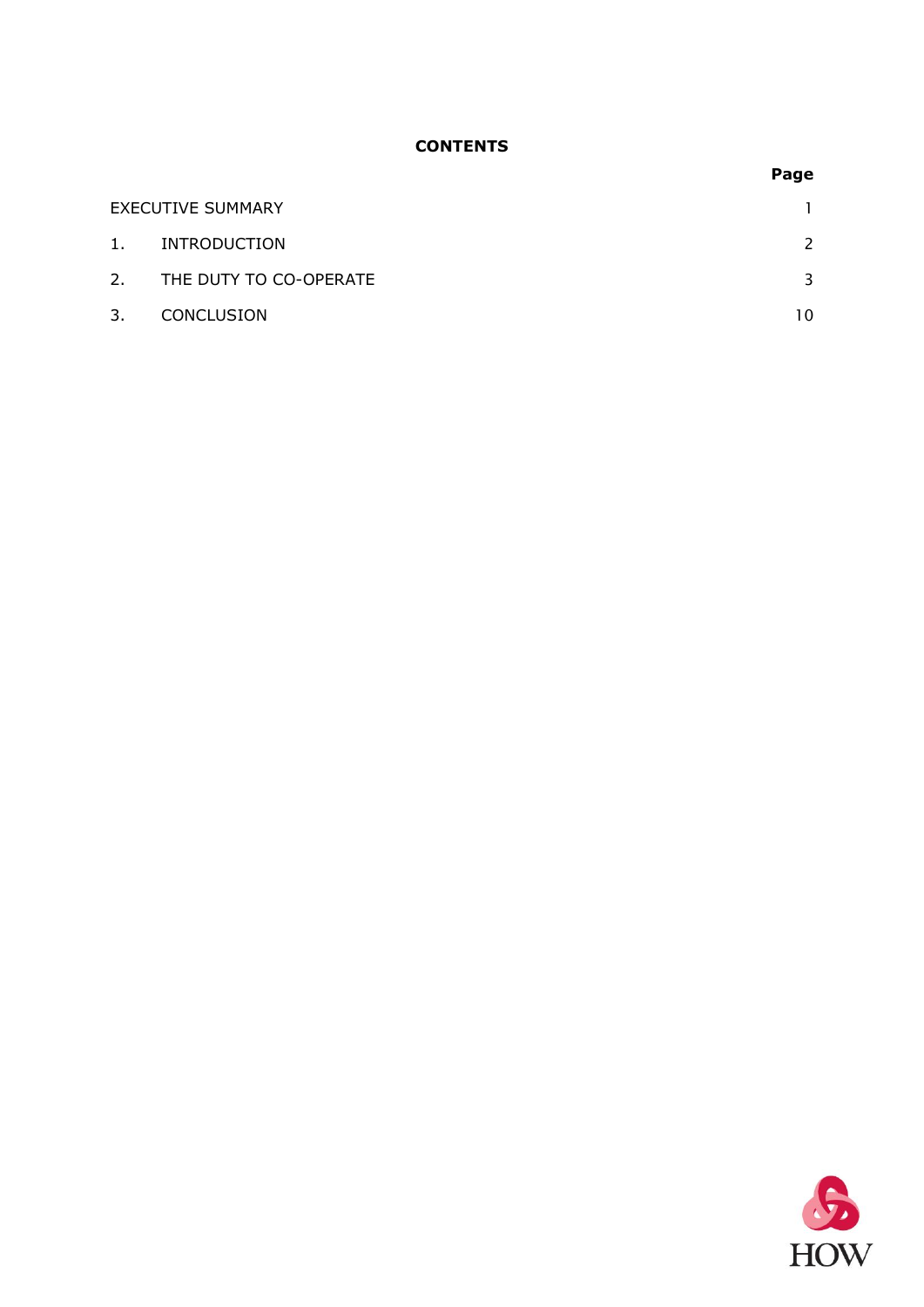### <span id="page-3-0"></span>**EXECUTIVE SUMMARY**

This Statement is submitted on behalf of Barwood Strategic Land II LLP ('Barwood') and responds specifically to the Inspector's questions set out under Matter 1: The Duty to Co-Operate. This Statement focuses on those questions in relation to whether the Council has complied with the duty to co-operate in the preparation of the Local Plan.

Local planning authorities should use their evidence base to ensure that the local plan meets the full, objectively assessed needs for market and affordable housing in the housing market area, as far as is consistent with the policies in the Framework (paragraph 47).

The Economic Prosperity Board decided that the figures contained in the November 2013 Joint SHMA (HO04) for individual authorities should be used as the starting point for determining the amount of housing that should be apportioned to each Council. In applying the distribution identified in the November 2013 study to the September 2014 housing target there is a shortfall of 4,080 dwellings that have not been apportioned to any authority. The Council propose to work with the HMA to agree the process and timeline to ensure delivery of the HMA's full housing need. Barwood objects to the deferral of such an unresolved strategic housing issue.

There are major unresolved issues which the Council considers appropriate to defer to a review of the Local Plan. These issues should inform this Local Plan and, at the very least, the Local Plan should ensure sufficient flexibility to meet the housing needs of the district plus the unmet needs of the housing market area.

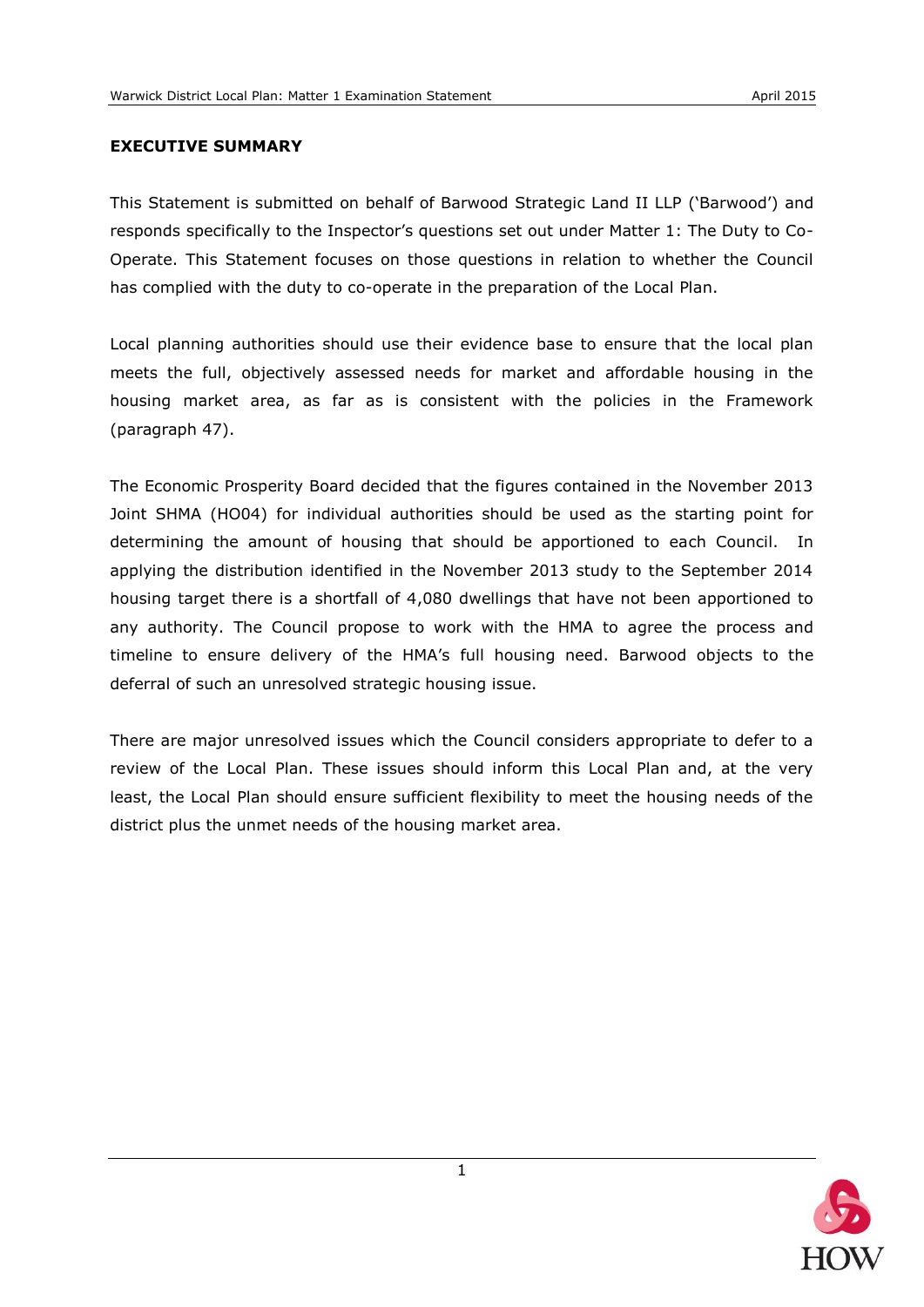### <span id="page-4-0"></span>**1. INTRODUCTION**

- 1.1 HOW Planning LLP (HOW) has been instructed by Barwood Strategic Land II LLP ('Barwood') to prepare and submit a Hearing Statement to the Examination of the Warwick District Local Plan ('the Local Plan'). This Statement should be read in conjunction with previous representations to the Publication Draft Local Plan (Document Ref: LP10) in June 2014, including all relevant appendices.
- 1.2 This Statement addresses a number of the questions raised by the Inspector under Matter 1: The Duty to Co-Operate. It sets out a summary position on the issues to be expanded upon at the Hearing sessions.
- 1.3 The purpose of this Statement is to detail Barwood's objections to the Local Plan in relation to Matter 1, with particular reference to the "soundness" of the plan as set out paragraph 182 of the National Planning Policy Framework ('the Framework').
- 1.4 Section 33A of the Planning and Compulsory Purchase Act 2004 (as amended) imposes a duty to co-operate in terms of the preparation of a development plan document as far as it relates to a strategic matter. The duty came into effect in November 2011 and Warwick District Council ('the Council') is required to meet it in relation to overall housing provision within the Plan, amongst other strategic matters. The Framework clearly sets out the approach that should be taken in terms of identifying and meeting needs for development including housing and emphasises the need for co-operation and collaboration, particularly where housing markets cross administrative boundaries and where local planning authorities may not be able to accommodate development requirements wholly within their own areas.

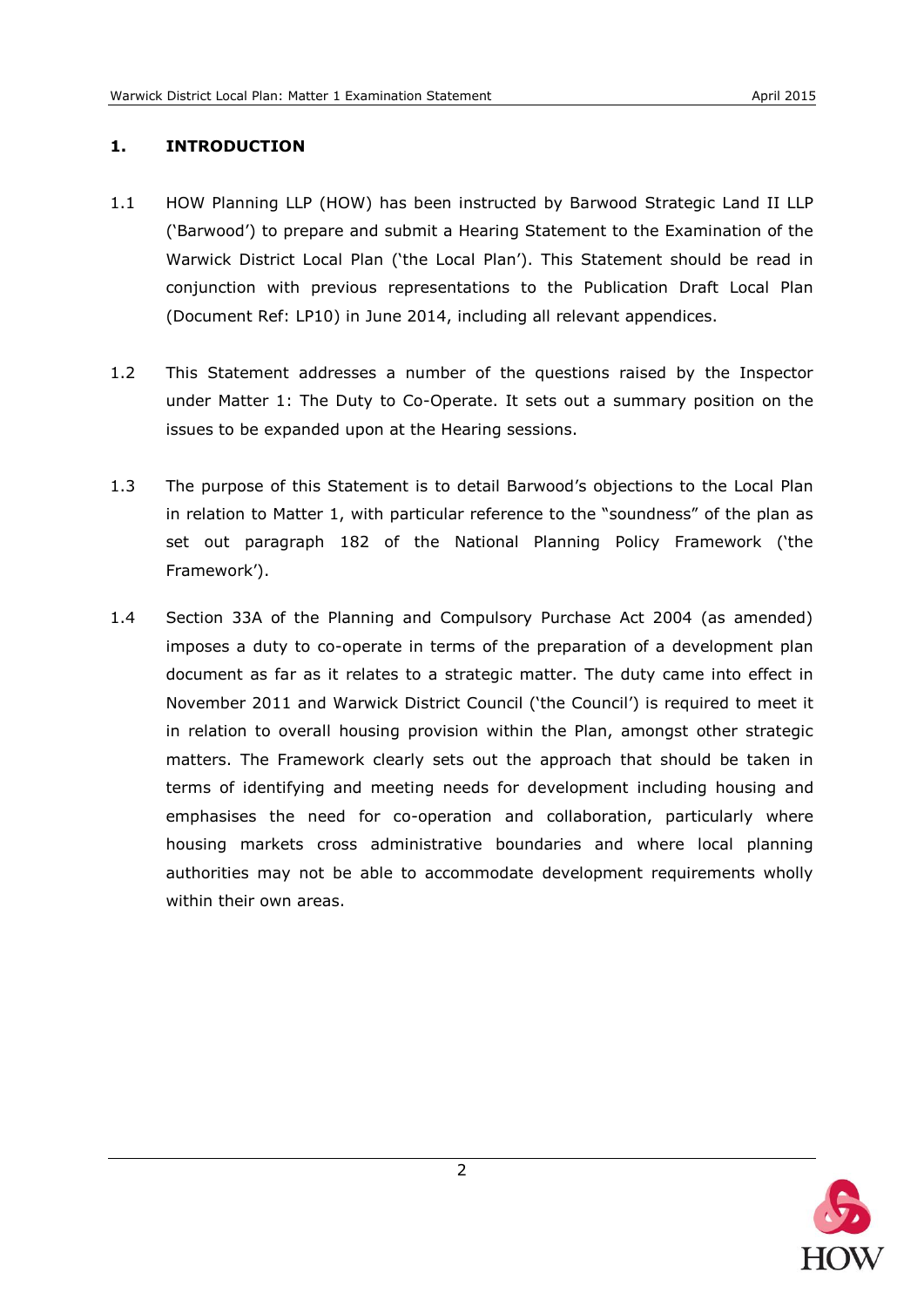### <span id="page-5-0"></span>**2. THE DUTY TO CO-OPERATE**

2.1 This matter relates to the duty to co-operate. This Statement focuses on those questions in relation to whether the Council has complied with the duty to cooperate in the preparation of the Local Plan.

# *Question 1: What are the genuinely strategic matters as defined by S33A(4) of the Planning and Compulsory Purchase Act?*

- 3.1.1 The genuinely strategic matters as defined by S33A(4) of the Planning and Compulsory Purchase Act are: the level of housing provision; the jobs needed in the area; the Green Belt; retail and leisure provision; the provision of infrastructure; flood risk; waste management and the provision of minerals and energy; and conservation and enhancement of the natural and historic environment, including landscape. These issues are all detailed within the Council's Duty to Cooperate Statement (January 2015, LP22).
- 3.1.2 Barwood considers that the most fundamental strategic issues are those of housing provision, the jobs needed in the area and the Green Belt. These issues should be fully addressed within the Local Plan.

*Question 8: To what extent is there agreement between the authorities in the HMA regarding the level of objectively assessed need for housing (OAN) for the HMA and individual authorities? Is this as set out in the 2014 SHMA Addendum?*

- 2.2 The Joint SHMA Addendum (HO08) examines the housing implications of the Cambridge Econometrics forecast and should be viewed alongside the Joint SHMA (HO04).
- 2.3 The SHMA Addendum estimates that to support the forecast job growth in Warwick would require the District to provide a minimum of 825 dwellings per annum over the period 2011-2031. Table 1 illustrates the housing need per annum for the HMA based upon the Cambridge Econometrics Labour Supply forecast and the level of housing need set out in each authority's Local Plan.

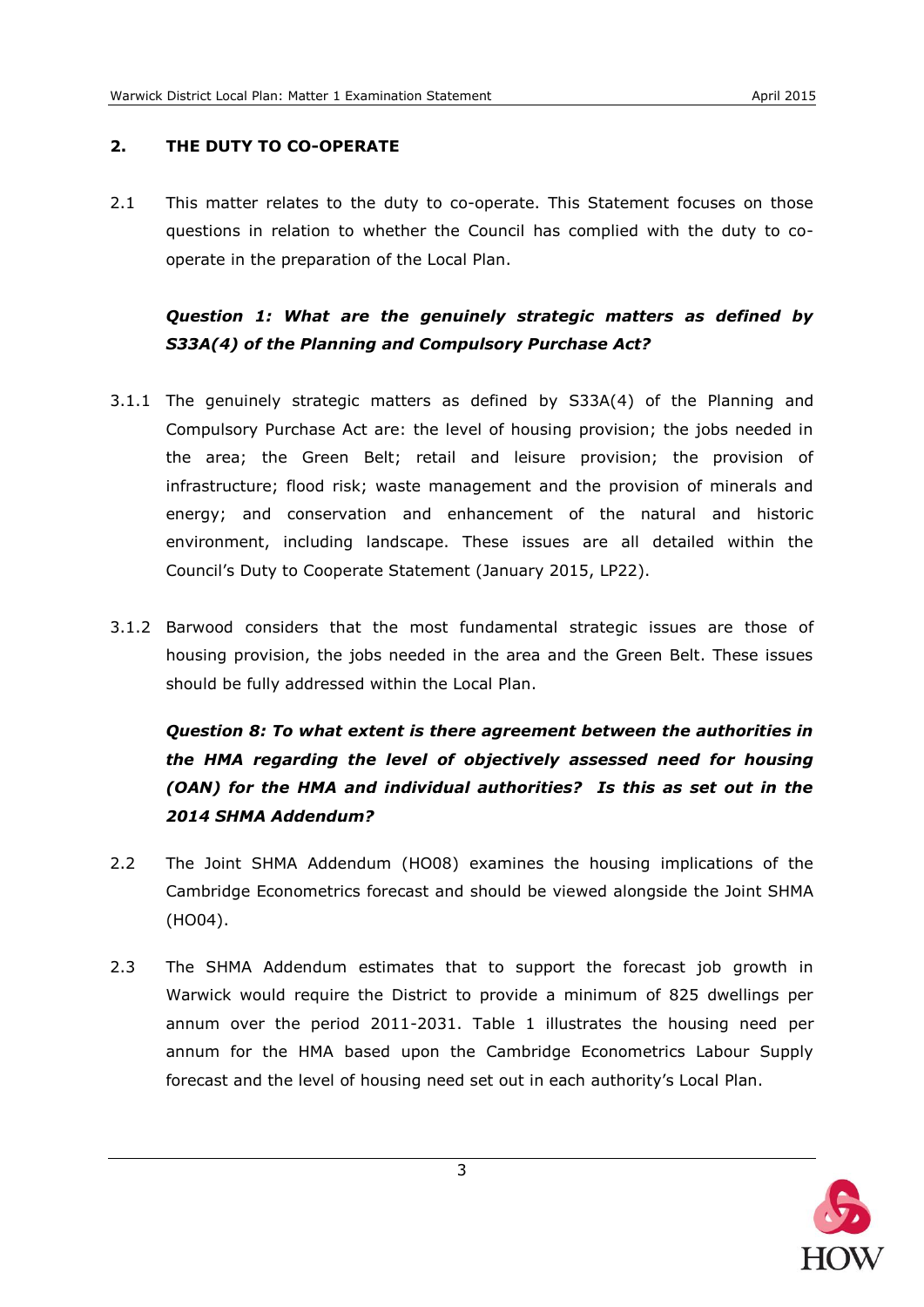| I VICLUJLJ, ŁVII JI<br><b>Authority</b> | <b>CE Labour Supply</b> | <b>Adopted/Emerging Local</b>   |  |  |  |
|-----------------------------------------|-------------------------|---------------------------------|--|--|--|
|                                         | (Dwellings Per Annum)   | <b>Plan Housing Need</b>        |  |  |  |
|                                         |                         | (Dwellings Per Annum)           |  |  |  |
| Coventry                                | 1,060                   | $1,125 - 1,180$                 |  |  |  |
|                                         |                         | (Emerging Local Plan, Sept      |  |  |  |
|                                         |                         | 2014)                           |  |  |  |
| North Warwickshire                      | 601                     | 175                             |  |  |  |
|                                         |                         | (Adopted Core Strategy (2011-   |  |  |  |
|                                         |                         | 2029), October 2014)            |  |  |  |
| Nuneaton & Bedworth                     | 513                     | 422                             |  |  |  |
|                                         |                         | (Numeaton and Bedworth          |  |  |  |
|                                         |                         | Borough Council Cabinet Report, |  |  |  |
|                                         |                         | 4 February 2015)                |  |  |  |
| Rugby                                   | 571                     | 540                             |  |  |  |
|                                         |                         | (Adopted Core Strategy, 2010)   |  |  |  |
| Stratford-on-Avon                       | 976                     | 540                             |  |  |  |
|                                         |                         | (Submission Core Strategy, June |  |  |  |
|                                         |                         | 2014)                           |  |  |  |
| Warwick                                 | 825                     | 714                             |  |  |  |
| <b>Total</b>                            | 4,546                   | $3,516 - 3,571$                 |  |  |  |

**Table 1: Housing Market Area Housing Need Based on Cambridge Econometric Forecasts, 2011-31** 

2.4 Question 13 discusses the objectively assessed need for housing for the HMA and the decision of the Economic Prosperity Board.

# *Question 9: What is the evidence that the level of need in individual authorities and the HMA as a whole will be met i.e. in terms of capacity assessments/SHLAAs/Green Belt studies etc.?*

2.5 The Council's letter to the Inspector, dated 27 February 2015 (EXAM 2A) provides an update of Table 2 to Document LP20. The update advises that the HMA authorities are comparing SHLAA methodologies to agree a shared methodology to be used alongside all SHLAAs. Additionally, work on a Joint Green Belt Study is progressing, with a stage 1 report anticipated to be published in May/June 2015. As such, it is clear the HMA as a whole has not assessed potential capacity in the same manner. It would be premature to advance the Local Plan without the benefit of this new strategic evidence.

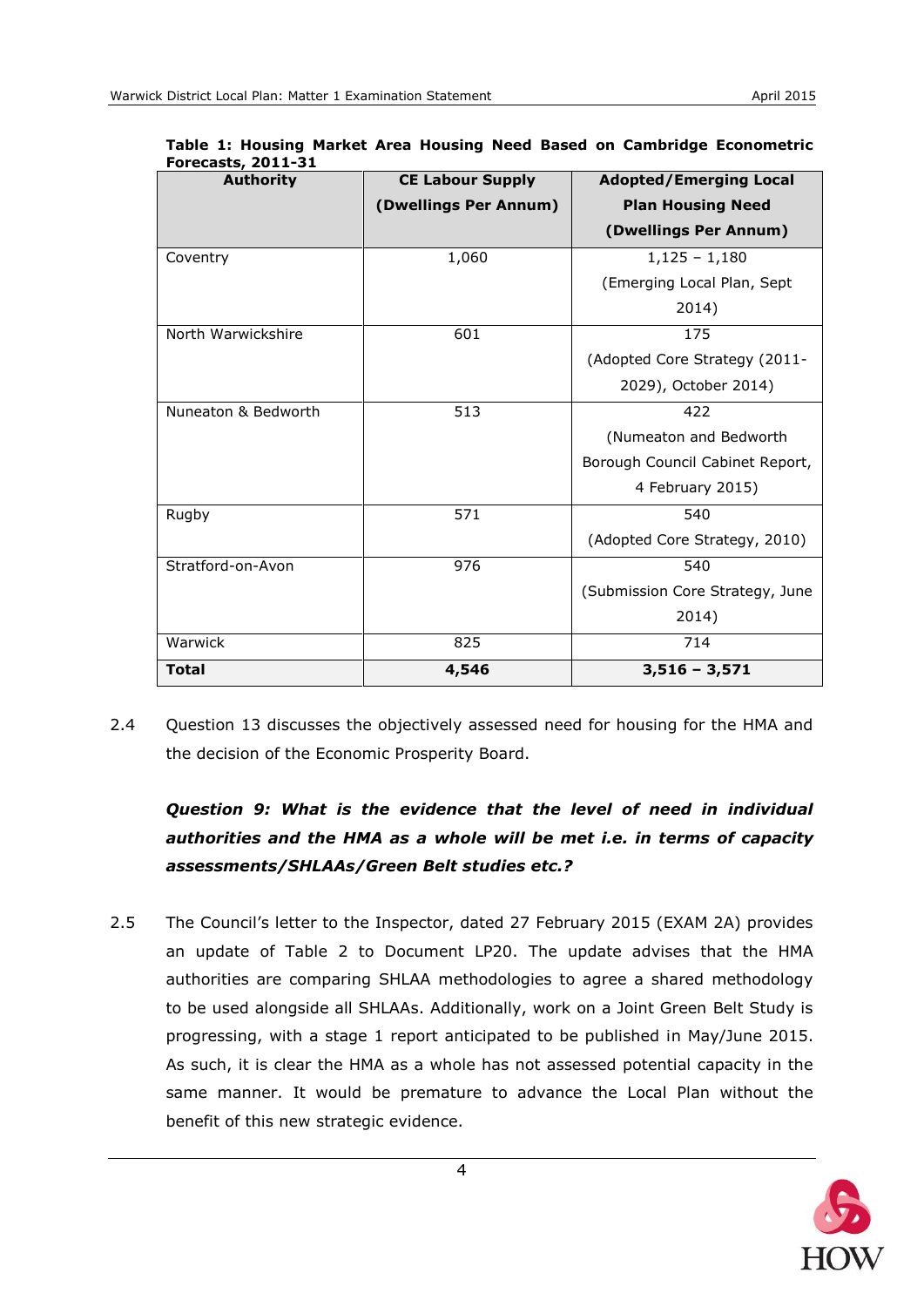# *Question 10: Will there be unmet needs within the HMA? In particular will there be unmet needs in Coventry? If so, what is the scale of this unmet need?*

2.6 According to the emerging New Coventry Local Development Plan (2011 – 2031) (September 2014, EXAM 6), the authority over the Plan period has capacity for  $22,500 - 23,600$  new homes  $(1,125 - 1,180$  dpa), depending on Green Belt issues which area still under consideration. At best, therefore, Coventry could meet its OAN as identified within the 2013 SHMA (HO04). At worst, it would have a small shortfall of 1,100 dwellings (55 dpa) against the assessed need. If considered against the OAN determined in the 2014 SHMA Addendum, Coventry's unmet need would rise to 12,620 – 13,720 dwellings. This is need that should be accommodated within other parts of the HMA.

# *Question 11: What are the issues as far as Warwick District is concerned in addressing unmet needs from other authorities i.e. Coventry?*

- 2.7 The key issue for Warwick District in addressing unmet needs from other authorities within the HMA is the requirement to allocate a greater quantum of land to ensure the there is sufficient flexibility in the Local Plan to meet the unmet needs of the HMA. As addressed within Barwood's response to Question 14, provision should be made in the draft Local Plan to deliver any unmet needs in Coventry, and any other overspill from neighbouring HMAs.
- 2.8 Barwood recommends the inclusion of additional reserve sites that would be developed if Warwick was required to deliver the unmet needs for the HMA, otherwise the sites could become an available housing allocation should the Council not be able to demonstrate a deliverable five year housing land supply. This would reduce pressure on the Council's already extremely high reliance on windfall sites, and allow the Council to ensure that the District grows in a sustainable manner. The Asps would provide a sustainable development option. Without the inclusion of additional sites the Plan would fail to satisfy paragraph 14 of the Framework, which requires Local Plan to provide sufficient flexibility to adapt to rapid change.

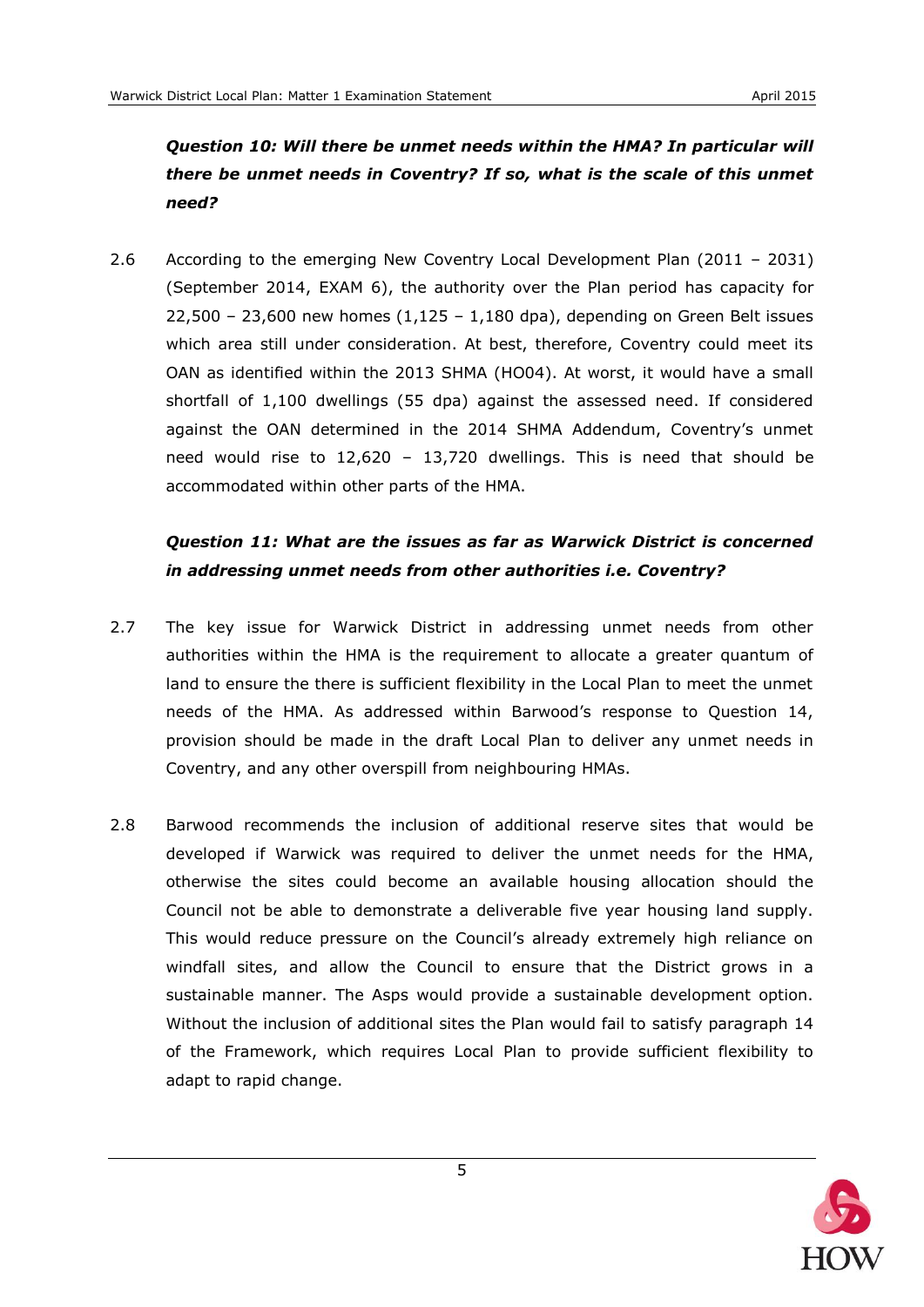*Question 12: What is the situation regarding housing needs beyond the HMA i.e. Greater Birmingham affecting the HMA? What form has cooperation with other relevant authorities taken? What has been the outcome?*

- 2.9 Paragraph 1.24 of the Publication Draft Local Plan (LP10) states that it has been agreed by the Coventry and Warwickshire sub-region authorities that any housing shortfall arising from within the Greater Birmingham area will be, if required, addressed through an early review of the Local Plan. This approach is supported by the Coventry and Warwickshire and South East Leicestershire Economic Prosperity Board (LP20), as part of a coordinated review process.
- 2.10 Although the principle of this approach is supported, Barwood consider that this commitment to an early review should be explicitly included within a Policy, as is the case for the unmet needs arising from the Coventry and Warwickshire HMA and draft Policy DS20 (although Barwood contest the approach for the unmet needs within the HMA – see Questions 13 and 14). This approach would ensure consistency with the Framework which states at paragraph 14 that '*local plans should meet objectively assessed needs, with sufficient flexibility to adapt to rapid change.'*

## *Question 13: Has the issue of unmet need within the HMA or beyond been addressed and resolved?*

- 2.11 The Local Plan proposes a target of 12,860 new homes over the Plan period 2011- 2029, equating to 714 dwellings per annum. Whilst the target is based on the Joint SHMA (HO08), this assessment relates to Warwick District in isolation and consideration of the wider HMA is deferred to a later plan review, in which the Coventry and Warwickshire authorities will reassess their needs and targets in a co-ordinated process.
- 2.12 Local planning authorities should use their evidence base to ensure that the local plan meets the full, objectively assessed needs for market and affordable housing in the housing market area, as far as is consistent with the policies in the Framework (paragraph 47).

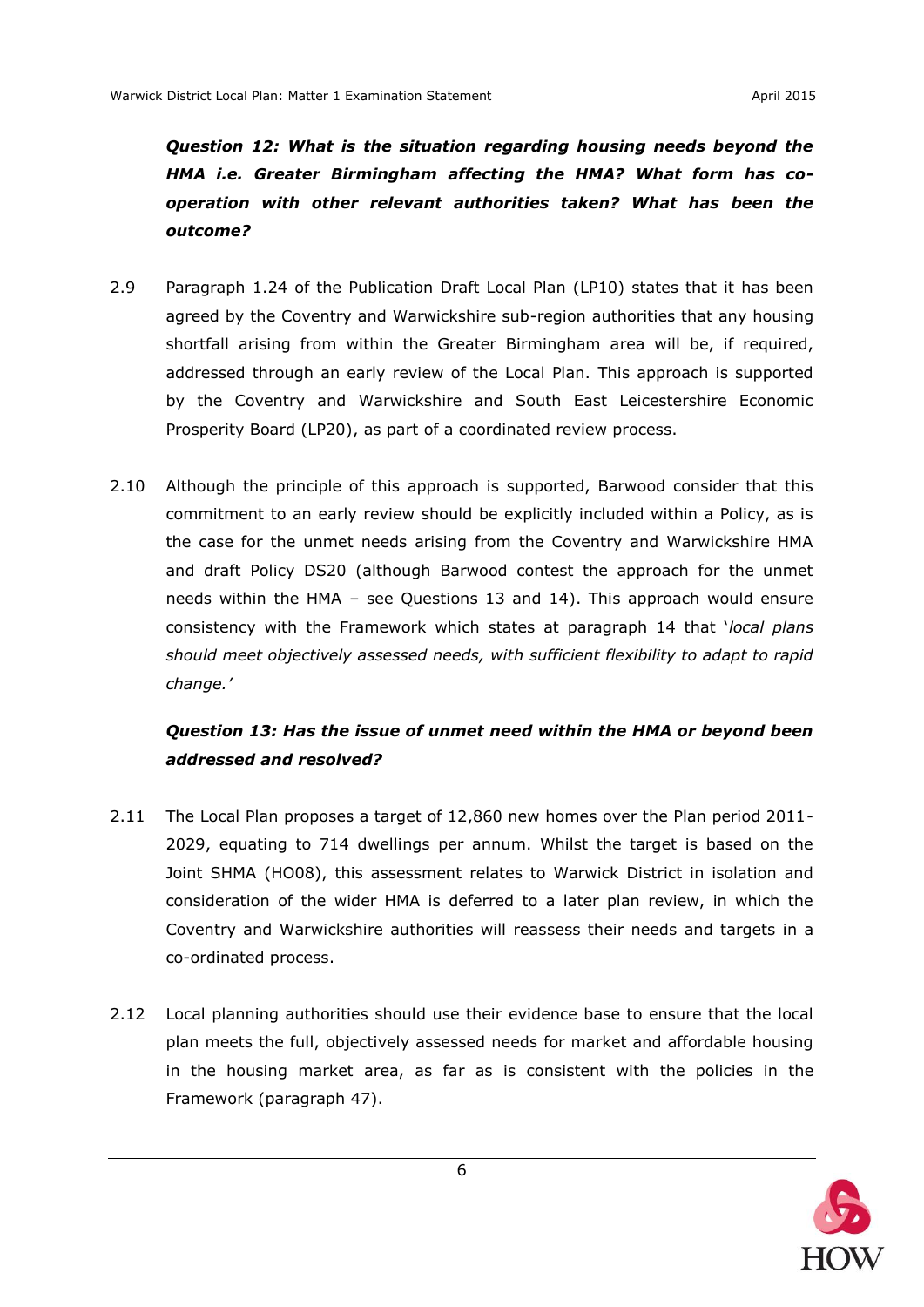- 2.13 The Coventry and Warwickshire Joint Committee for Economic Growth and Prosperity resolved, at its meeting of November 2014, to agree the recommendations contained within the '*Process for addressing the HMA's full housing requirement'* report. The recommendations are set out as follows:
	- Recommendation 1: Reaffirm 4,004 dwellings per annum as the OAN for the Coventry and Warwickshire HMA.
	- Recommendation 2: In recognition that Coventry City will not be able to accommodate the housing levels indicated in the Joint SHMA Annex (Table 1 above), it agrees the distribution endorsed by the Board on 10th October 2014, to accommodate some of the City's housing need, subject to a robust capacity study being undertaken.
	- Recommendation 3: Where, via such a study, any of the Warwickshire Districts can demonstrate that its capacity cannot meet the figure endorsed by the Board on 10th October 2014, the further shortfall will be added to sub regional additional housing need element.
	- Recommendation 4: Agree the process and timeline set out in the Table 2 above to ensure delivery of the HMA's full housing need and that the process is commenced prior to the end of November 2014 as set out in the timeline.
	- Recommendation 5: Agree that each of the six Local Planning Authorities within the HMA seek to formally sign off the recommendations of this report by February 2015.
- 2.14 The distribution of the confirmed HMA annual requirement of 4,004 units is set out Table 2. The Economic Prosperity Board decided that the figures contained in the November 2013 study for individual authorities should be used as the starting point for determining the amount of housing that should be apportioned to each Council. In applying the distribution identified in the November 2013 study to the September 2014 housing target there is a shortfall of 4080 dwellings that have not been apportioned to any authority. As outlined in Recommendation 4, the HMA are required to agree the process and timeline to ensure delivery of the HMA's full housing need.

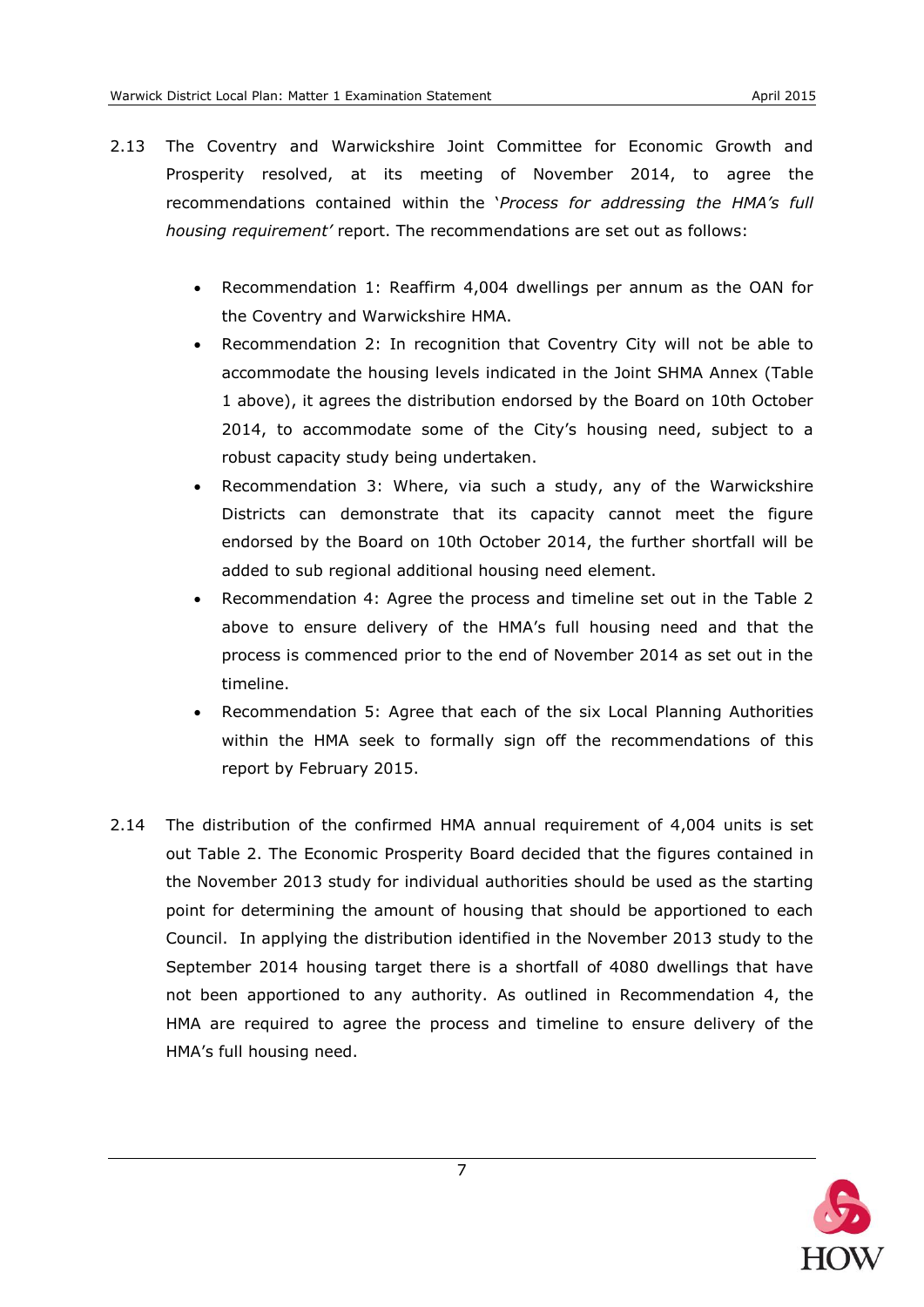2.15 It is clear that the issue of unmet need within the HMA has not been addressed or resolved. This significant strategic housing issue needs to be effectively resolved as soon as possible through the plan making process.

| <b>Authority</b>    | <b>Annual Proposed Distribution (2011-</b> |  |  |  |
|---------------------|--------------------------------------------|--|--|--|
|                     | 2031)                                      |  |  |  |
| Coventry            | 1,414                                      |  |  |  |
| North Warwickshire  | 175                                        |  |  |  |
| Nuneaton & Bedworth | 495                                        |  |  |  |
| Rugby               | 660                                        |  |  |  |
| Stratford-on-Avon   | 540                                        |  |  |  |
| Warwick             | 720                                        |  |  |  |
| <b>HMA Total</b>    | 4,004                                      |  |  |  |

**Table 2: Proposed Annual Distribution of Housing** 

## *Question 14: How does the Local Plan deal with the issue? Is this an appropriate approach?*

- 2.16 Draft Policy 20 (Accommodating Housing Need Arising from Outside the District) suggests that the fact that the Plan does not currently make allowances for accommodating housing need outside the District does not render it out of date, and sets out that a review can be undertaken in the event that unmet need needs to be accounted for in the District. Given the likelihood that the District will need to absorb some of Coventry's need, Barwood strongly recommend that the Council should be clearly establishing the needs arising from other local authorities under the duty to cooperate at this stage, so that the Plan can be soundly prepared accordingly.
- 2.17 Barwood considers that the approach taken in the Local Plan is not appropriate and provision should be made in the draft Local Plan to ensure that there is provision to meet housing need outside the District.

# *Question 15: What are the implications for compliance with the duty to co-operate of not addressing this issue at this stage?*

2.18 The key implication for compliance with the duty to co-operate of not addressing the issue of unmet need within the HMA at this stage is that the draft Local Plan,

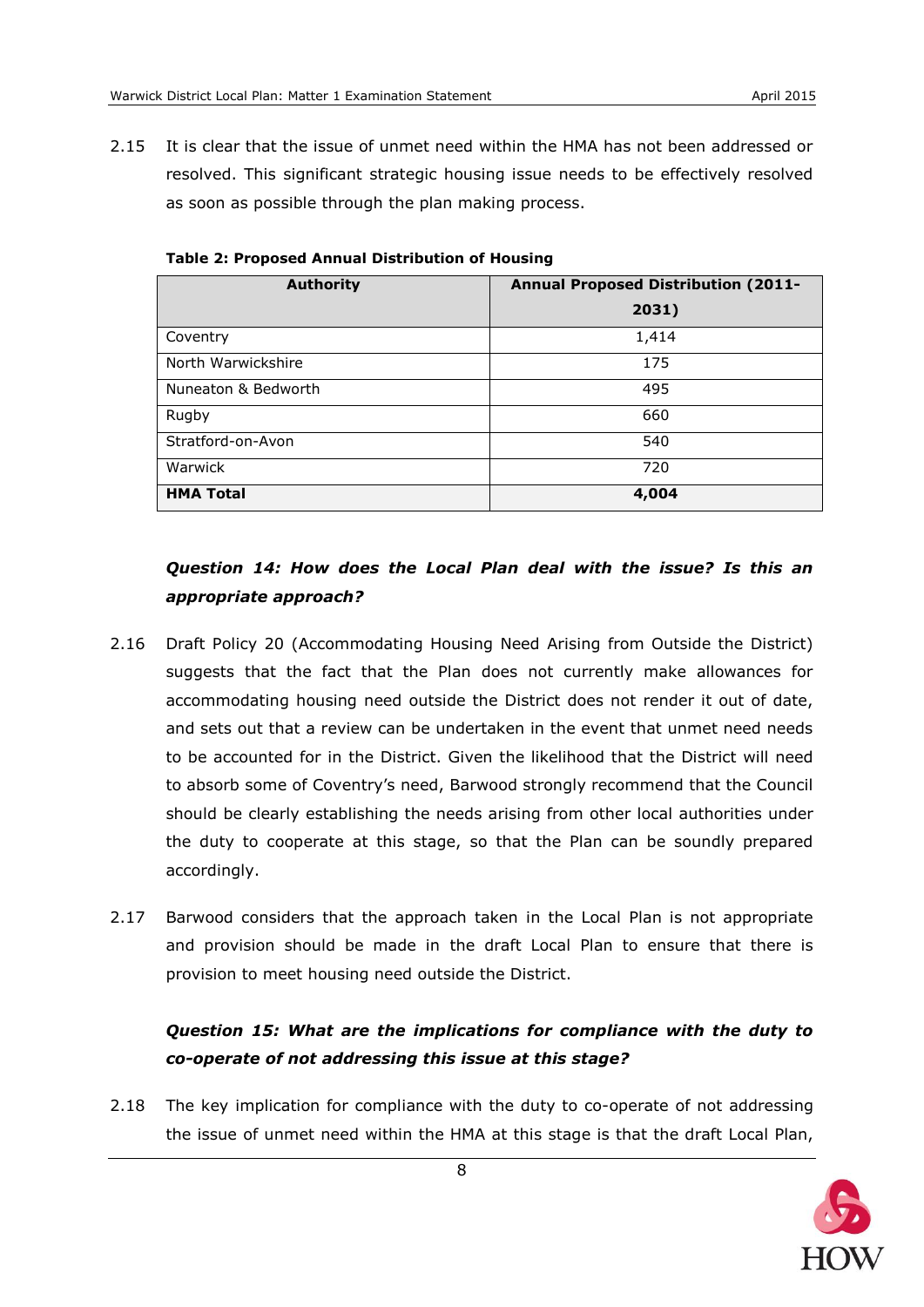at the point of adoption, would not effectively resolve strategic housing issues. The mechanism for genuine co-operation and collaboration is in place, however the timing of the submission of the Local Plan for Examination is to the detriment of the duty to co-operate.

2.19 The report of the Coventry and Warwickshire and South East Leicestershire Economic Prosperity Board (LP20) sets out the components of a coordinated review process, which may take the form of a Joint Core Strategy or review of some, or all, adopted local plans. The agreement on a shared SHLAA methodology and the completion of a Joint Green Belt Study form two aspects of work required as part of the coordinated timetable. Barwood does not consider that these strategic issues should be deferred to a Local Plan review when the evidence could be used to inform Local Plans. It is not appropriate to undertake a whole review of the Local Plan early in the Plan period. This would not provide a Local Plan with a sound basis on which planning decisions can be taken.

*Question 17: In overall terms has the Council engaged constructively, actively and on an ongoing basis in maximising the effectiveness of the preparation of the Local Plan? What has been the outcome of cooperation and how has this addressed the issue of housing provision?*

2.20 Barwood does not consider that the engagement with the HMA authorities has maximised the effectiveness of the preparation of the Local Plan. There are major unresolved issues which the Council considers appropriate to defer to a review of the Local Plan. These issues should inform *this* Local Plan and, at the very least, the Local Plan should ensure sufficient flexibility to meet the housing needs of the district plus the unmet needs of the housing market area. As addressed at Question 11, the allocation of a number of reserve sites would provide the flexibility to ensure unmet needs are delivered on sustainable sites.

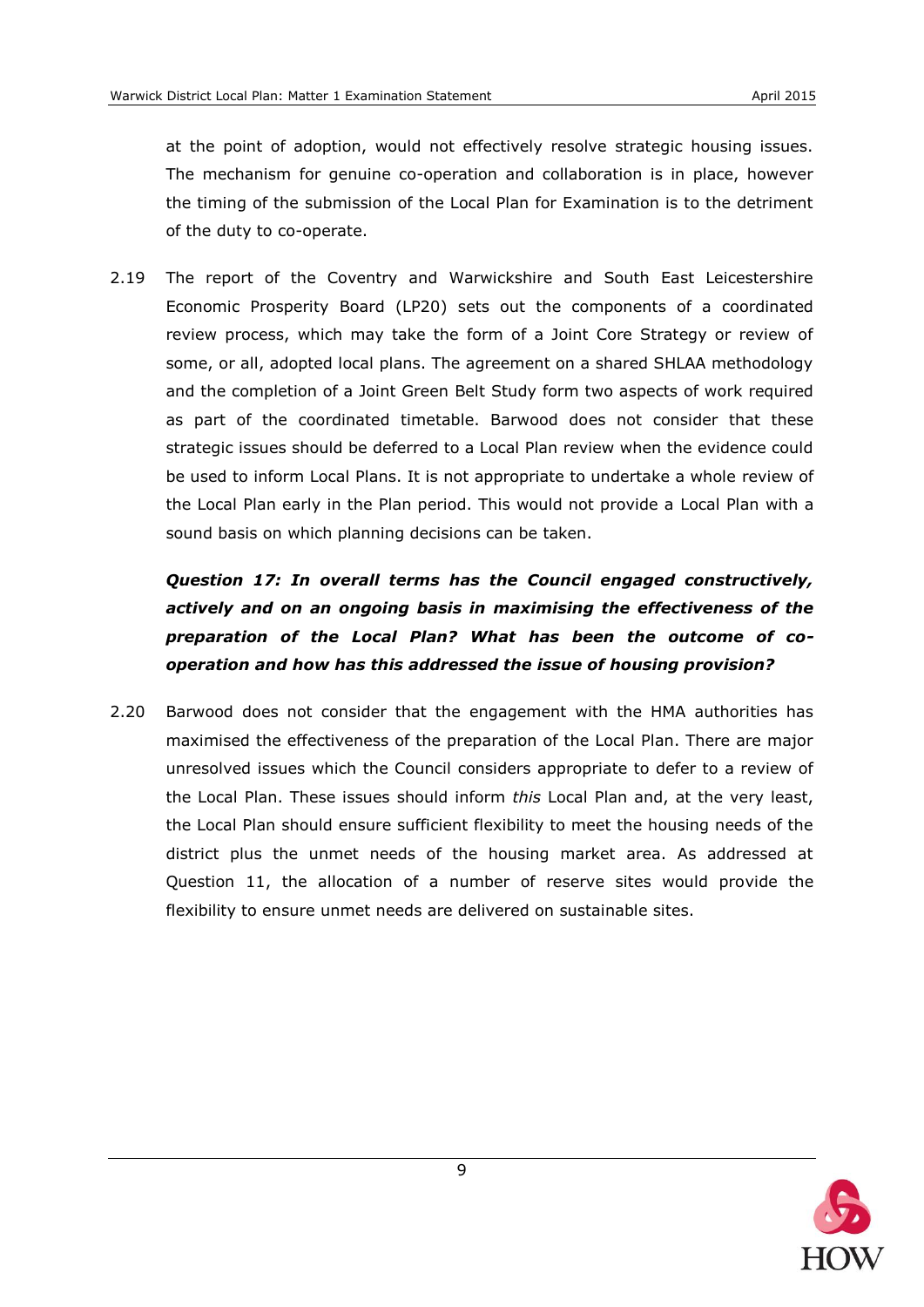### <span id="page-12-0"></span>**3. CONCLUSION**

- 3.1 The purpose of this Statement is to detail Barwood's objections to the Local Plan in relation to Matter 1, with particular reference to the "soundness" of the plan as set out paragraph 182 of the National Planning Policy Framework ('the Framework').
- 3.2 Section 33A of the Planning and Compulsory Purchase Act 2004 (as amended) imposes a duty to co-operate in terms of the preparation of a development plan document as far as it relates to a strategic matter. The duty came into effect in November 2011 and Warwick District Council ('the Council') is required to meet it in relation to overall housing provision within the Plan, amongst other strategic matters. The Framework clearly sets out the approach that should be taken in terms of identifying and meeting needs for development including housing and emphasises the need for co-operation and collaboration, particularly where housing markets cross administrative boundaries and where local planning authorities may not be able to accommodate development requirements wholly within their own areas.
- 3.3 The Economic Prosperity Board decided (November 2014) that the figures contained in the November 2013 Joint SHMA (HO04) study for individual authorities should be used as the starting point for determining the amount of housing that should be apportioned to each Council. In applying the distribution identified in the November 2013 study to the September 2014 housing target there is a shortfall of 4,080 dwellings that have not been apportioned to any authority. The Council propose to work with the HMA to agree the process and timeline to ensure delivery of the HMA's full housing need. Barwood **strongly objects** to the deferral of such an unresolved strategic housing issue.
- 3.4 There are major unresolved issues which the Council considers appropriate to defer to a review of the Local Plan. These issues should inform this Local Plan and, at the very least, the Local Plan should ensure sufficient flexibility to meet the housing needs of the district plus the unmet needs of the housing market area.

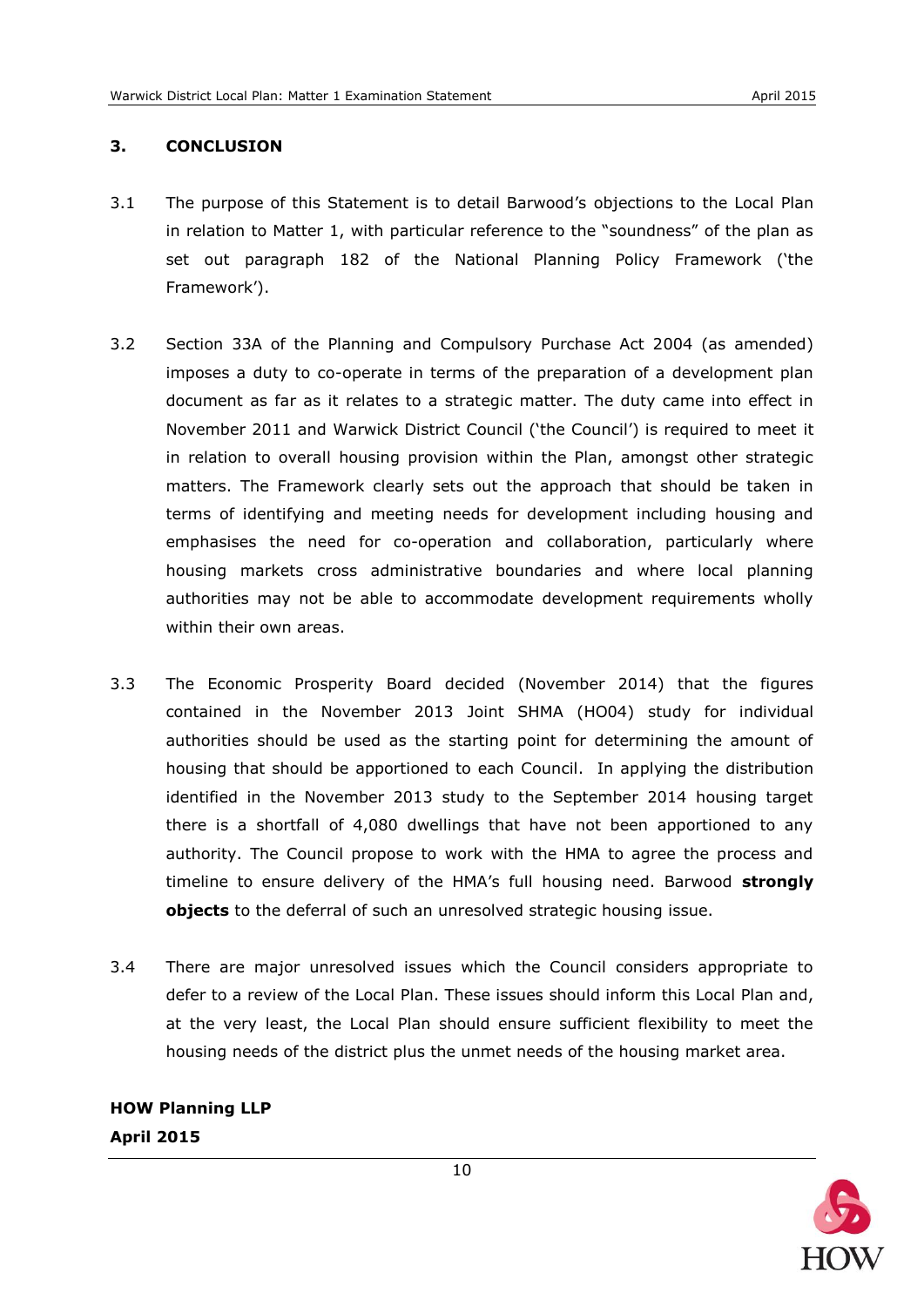This report has been prepared by HOW Planning LLP, with all reasonable skill, care and diligence. The scope of this report is subject to specific agreement and has been prepared solely for the benefit of our Client and should not be relied upon by any other party. Any third parties that use this information do so at their own risk. HOW Planning LLP accepts no responsibility for information contained within this report that has been independently produced or verified.

HOW Planning LLP is a Limited Liability Partnership. Any reference to a Partner means a member of HOW Planning LLP.

Registered Office: 40 Peter Street, Manchester, M2 5GP. Registered in England and Wales. Registered Number: OC318465